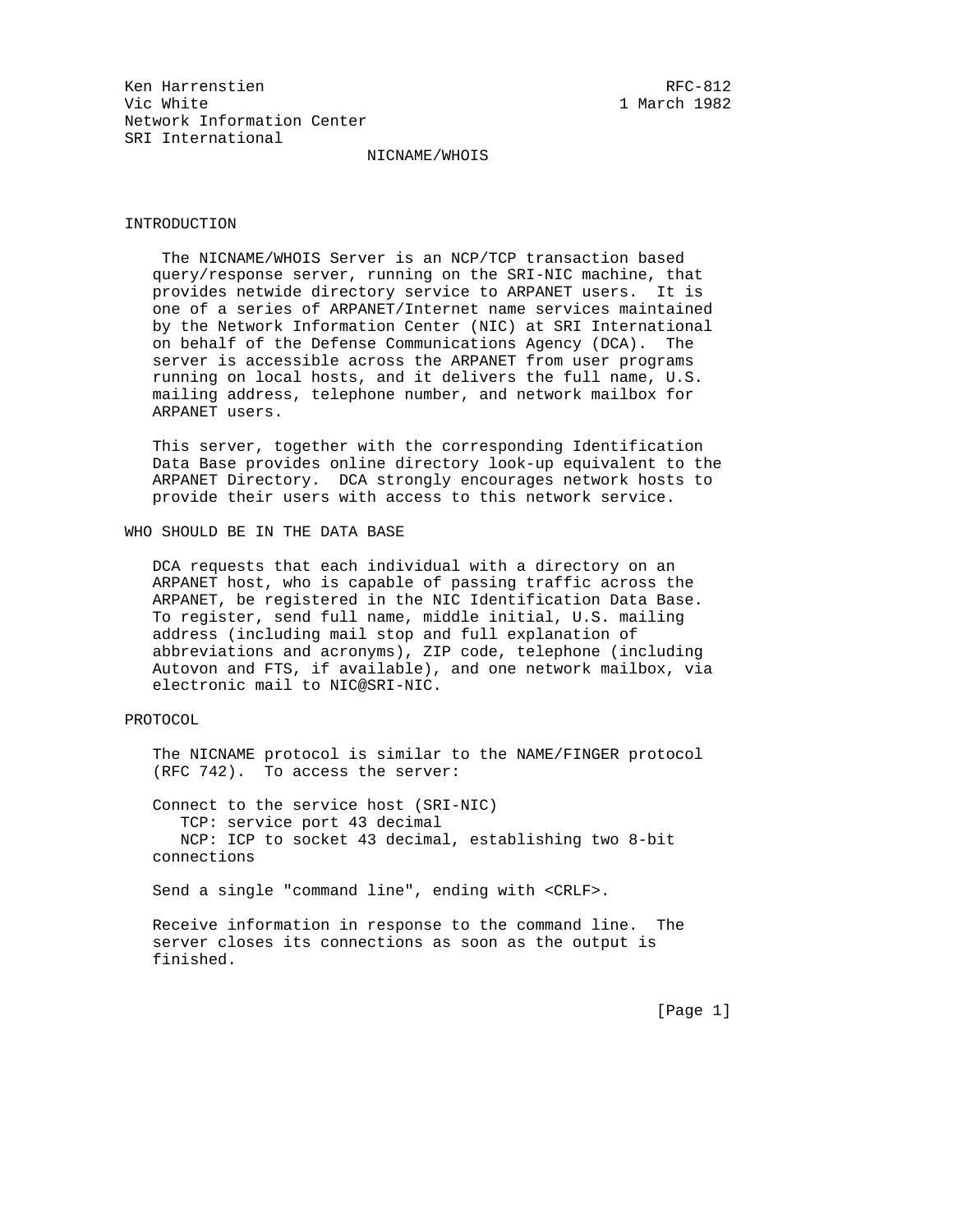#### EXISTING USER PROGRAMS

 NICNAME has been chosen as the global name for the user program, although some sites may choose to use the more familiar name of "WHOIS". There are versions of NICNAME for Tenex, Tops-20, and Unix. The Tenex and Tops-20 programs are written in assembly language (FAIL/MACRO), and the Unix version is written in C. They are easy to invoke, taking one argument which is passed directly to the NICNAME server at SRI-NIC. Normally it is best to use the NIC-supplied programs, if possible, since the protocol will continue to evolve. Contact NIC@SRI-NIC for copies.

### COMMAND LINES AND REPLIES

 A command line is normally a single name specification. The easiest way to obtain the most recent documentation on name specifications is to give the server a command line consisting of "?<CRLF>" (that is, a question-mark alone as the name specification). The response from the NICNAME server will list all possible formats that can be used.

 The responses are not currently intended to be machine-readable; the information is meant to be passed back directly to a human user. The following three examples will illustrate the use of NICNAME.

Command line: ? Response: Please enter a name or a handle ("ident"), such as "Smith" or "SRI-NIC". Starting with a period forces a name-only search; starting with exclamation point forces handle-only. Examples: Smith [looks for name or handle SMITH ] !SRI-NIC [looks for handle SRI-NIC only ] .Smith, John [looks for name JOHN SMITH only ] Adding "..." to the argument will match anything from that point, e.g. "ZU..." will match ZUL, ZUM, etc. To have the ENTIRE membership list of a group or organization, if you are asking about a group or org, shown with the record, use an asterisk character "\*" directly preceding the given argument. [CAUTION: If there are a lot of members this will take a long time!] You may of course use exclamation point and asterisk, or a period and asterisk together.

[Page 2]